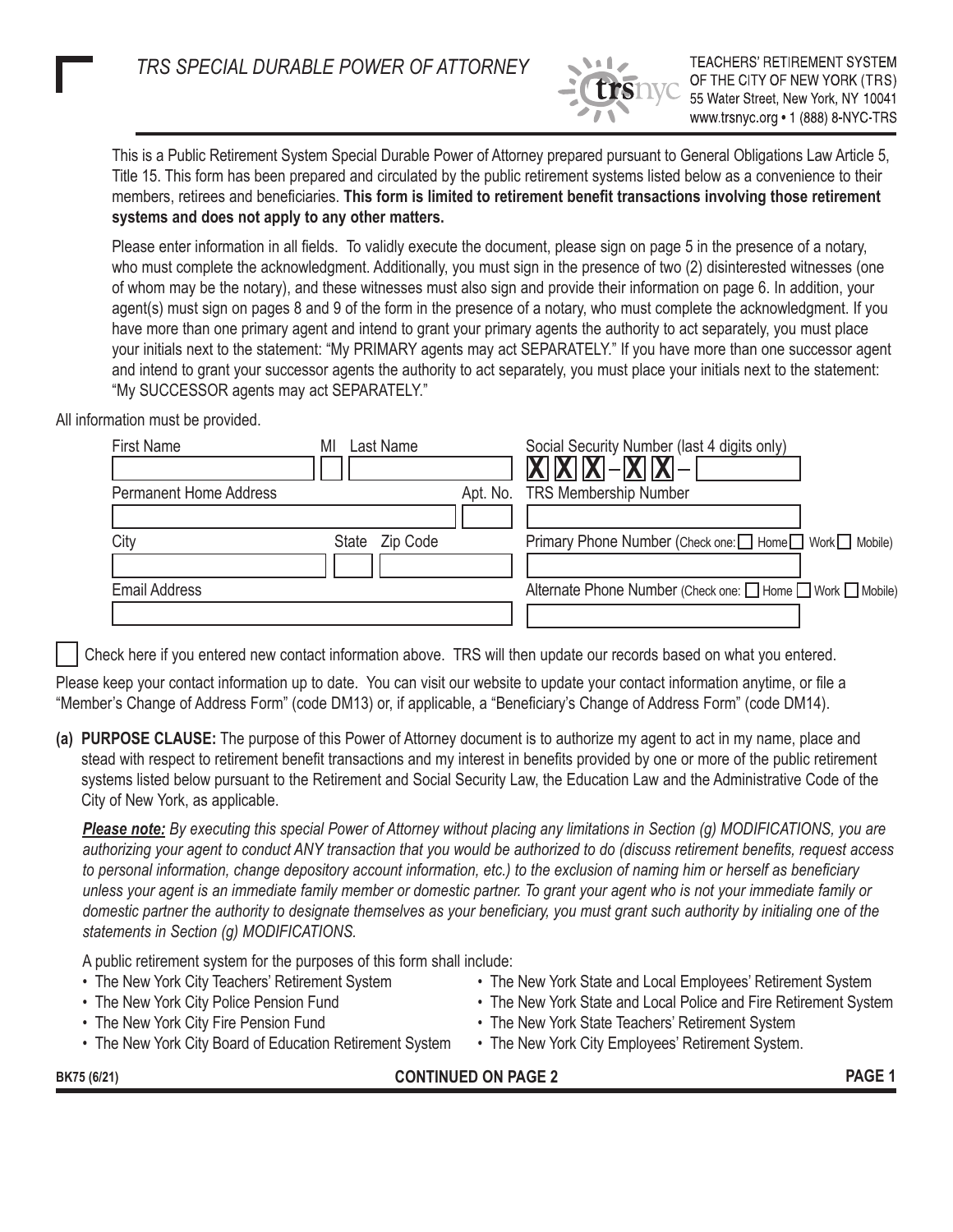**(b) CAUTION TO THE PRINCIPAL:** Your Power of Attorney is an important document. As the "principal," you give the person whom you choose (your "agent") authority to engage in retirement benefit transactions during your lifetime without telling you. You, however, do not lose your authority to act even though you have given your agent similar authority.

When your agent exercises this authority, he or she must act according to any instructions you have provided or, where there are no specific instructions, in your best interest. "Important Information for the Agent" at the end of this document describes your agent's responsibilities.

Your agent can act on your behalf only after signing the Power of Attorney before a notary public. You can request information from your agent at any time. If, by executing this Special Power of Attorney, you are revoking a prior authority with respect to retirement benefit transactions relating to an interest in any of the above-listed public retirement systems made under a previous Power of Attorney, you should provide written notice of the revocation to your prior agent(s) and to any third parties who may have acted upon it, including any appropriate public retirement system.

You can revoke or terminate your Power of Attorney at any time for any reason as long as you are of sound mind. The subsequent incapacity of a principal shall not revoke or terminate the authority of an agent who acts under a durable power of attorney. If you are no longer of sound mind, a court can remove an agent for acting improperly.

Your agent cannot make health care decisions for you. You may execute a "Health Care Proxy" to do this.

The law governing Powers of Attorney is contained in the New York General Obligations Law, Article 5, Title 15. This law is available at a law library, or online through the New York State Senate or Assembly websites, www.nysenate.gov or www.nyassembly.gov.

**IF THERE IS ANYTHING ABOUT THIS DOCUMENT THAT YOU DO NOT UNDERSTAND, YOU SHOULD ASK A LAWYER OF YOUR OWN CHOOSING TO EXPLAIN IT TO YOU.**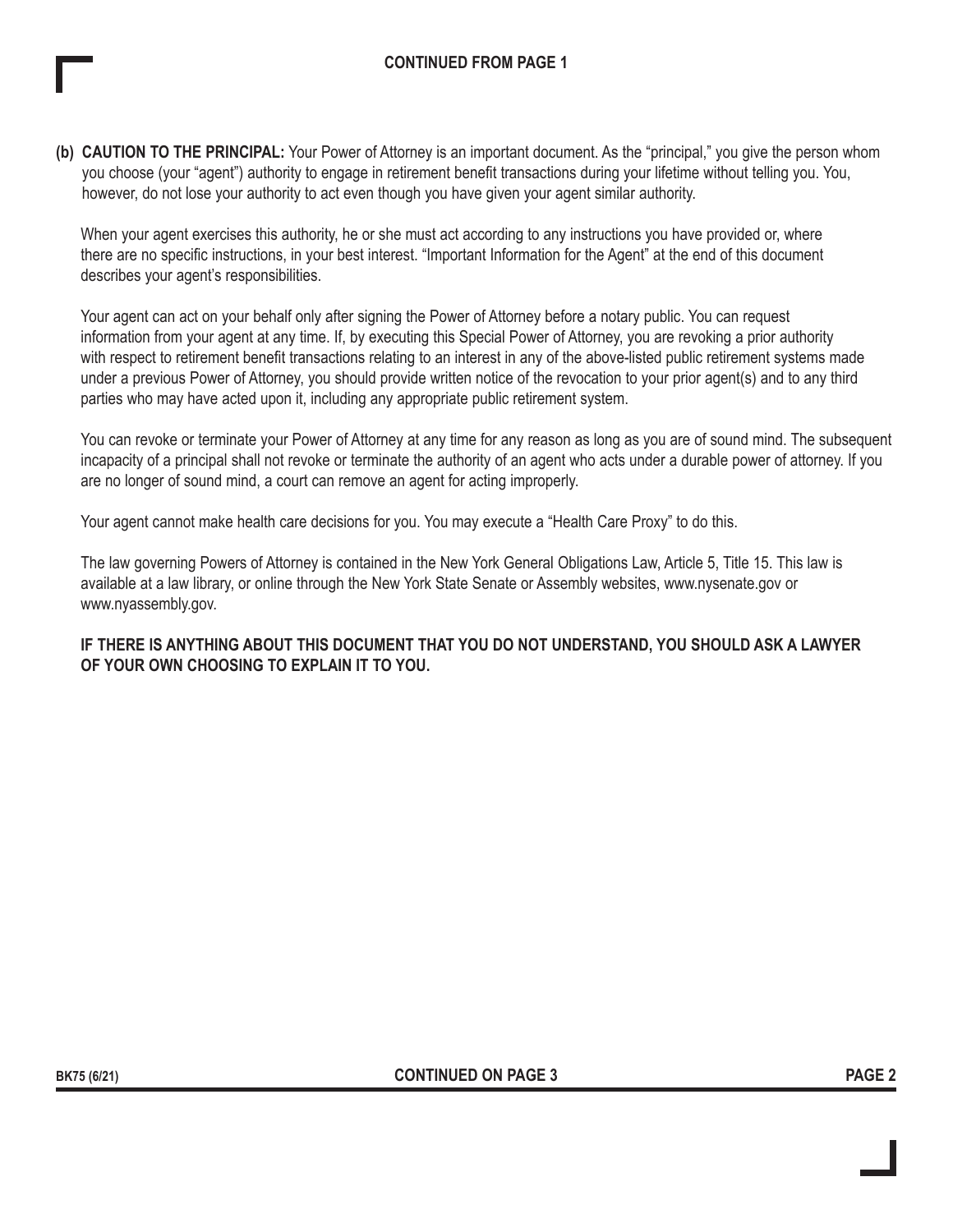## **CONTINUED FROM PAGE 2**

### **(c) DESIGNATION OF AGENT(S):**

# **(1) Primary Agent(s)**

I, \_\_\_\_\_\_\_\_\_\_\_\_\_\_\_\_\_\_\_\_\_\_\_\_\_\_\_\_\_\_\_\_\_\_\_\_\_\_\_\_\_\_\_\_\_\_\_\_\_\_\_\_\_\_\_\_\_\_\_\_\_\_\_\_\_\_\_\_\_\_\_\_\_\_\_\_\_\_\_\_\_\_\_\_\_\_\_\_\_\_\_\_\_\_,

*your name and address*

hereby appoint:

\_\_\_\_\_\_\_\_\_\_\_\_\_\_\_\_\_\_\_\_\_\_\_\_\_\_\_\_\_\_\_\_\_\_\_\_\_\_\_\_\_\_\_\_\_\_\_\_\_\_\_\_\_\_\_\_\_\_\_\_\_\_\_\_\_\_\_\_\_\_\_\_\_\_\_\_\_\_\_\_\_\_\_\_\_\_\_\_\_\_\_\_\_\_\_\_

\_\_\_\_\_\_\_\_\_\_\_\_\_\_\_\_\_\_\_\_\_\_\_\_\_\_\_\_\_\_\_\_\_\_\_\_\_\_\_\_\_\_\_\_\_\_\_\_\_\_\_\_\_\_\_\_\_\_\_\_\_\_\_\_\_\_\_\_\_\_\_\_\_\_\_\_\_\_\_\_\_\_\_\_\_\_\_\_\_\_\_\_\_\_\_\_ *name(s) and address(es) of agent(s)*

as my PRIMARY agent(s).

\_\_\_\_\_\_\_\_\_\_\_\_\_\_\_\_\_\_\_\_\_\_\_\_\_\_\_\_\_\_\_\_\_\_\_\_\_\_\_\_\_\_\_\_\_\_\_\_\_\_\_\_\_\_\_\_\_\_\_\_\_\_\_\_\_\_\_\_\_\_\_\_\_\_\_\_\_\_\_\_\_\_\_\_\_\_\_\_\_\_\_\_\_\_\_\_ *relationship of primary agent(s) to principal (for example, spouse, domestic partner, child, or no relation)* If you designate more than one PRIMARY agent above, they must act together unless you **INITIAL** the statement below. My PRIMARY agents may act SEPARATELY.

# **(2) Successor Agent(s)**

If any agent designated above is unable or unwilling to serve, I appoint as my SUCCESSOR agent(s):

*name(s) and address(es) of agent(s)*

\_\_\_\_\_\_\_\_\_\_\_\_\_\_\_\_\_\_\_\_\_\_\_\_\_\_\_\_\_\_\_\_\_\_\_\_\_\_\_\_\_\_\_\_\_\_\_\_\_\_\_\_\_\_\_\_\_\_\_\_\_\_\_\_\_\_\_\_\_\_\_\_\_\_\_\_\_\_\_\_\_\_\_\_\_\_\_\_\_\_\_\_\_\_\_\_

\_\_\_\_\_\_\_\_\_\_\_\_\_\_\_\_\_\_\_\_\_\_\_\_\_\_\_\_\_\_\_\_\_\_\_\_\_\_\_\_\_\_\_\_\_\_\_\_\_\_\_\_\_\_\_\_\_\_\_\_\_\_\_\_\_\_\_\_\_\_\_\_\_\_\_\_\_\_\_\_\_\_\_\_\_\_\_\_\_\_\_\_\_\_\_\_

\_\_\_\_\_\_\_\_\_\_\_\_\_\_\_\_\_\_\_\_\_\_\_\_\_\_\_\_\_\_\_\_\_\_\_\_\_\_\_\_\_\_\_\_\_\_\_\_\_\_\_\_\_\_\_\_\_\_\_\_\_\_\_\_\_\_\_\_\_\_\_\_\_\_\_\_\_\_\_\_\_\_\_\_\_\_\_\_\_\_\_\_\_\_\_\_

*relationship of successor agent(s) to principal (for example, spouse, domestic partner, child, or no relation)*

If you designate more than one agent above, they must act together unless you **INITIAL** the statement below.

My SUCCESSOR agents may act SEPARATELY.

- **(d)** This SPECIAL POWER OF ATTORNEY shall not be affected by my subsequent incapacity unless I have stated otherwise below, under "Modifications."
- **(e)** This SPECIAL POWER OF ATTORNEY DOES NOT REVOKE any prior Powers of Attorney previously executed by me unless I have stated otherwise below, under Section (g) "Modifications."

If you do NOT intend to revoke your prior Powers of Attorney, and if you have granted the same authority in this Power of Attorney as you granted to another agent in a prior Power of Attorney, each agent can act separately unless you indicate under Section (g) "Modifications" that the agents with the same authority are to act together.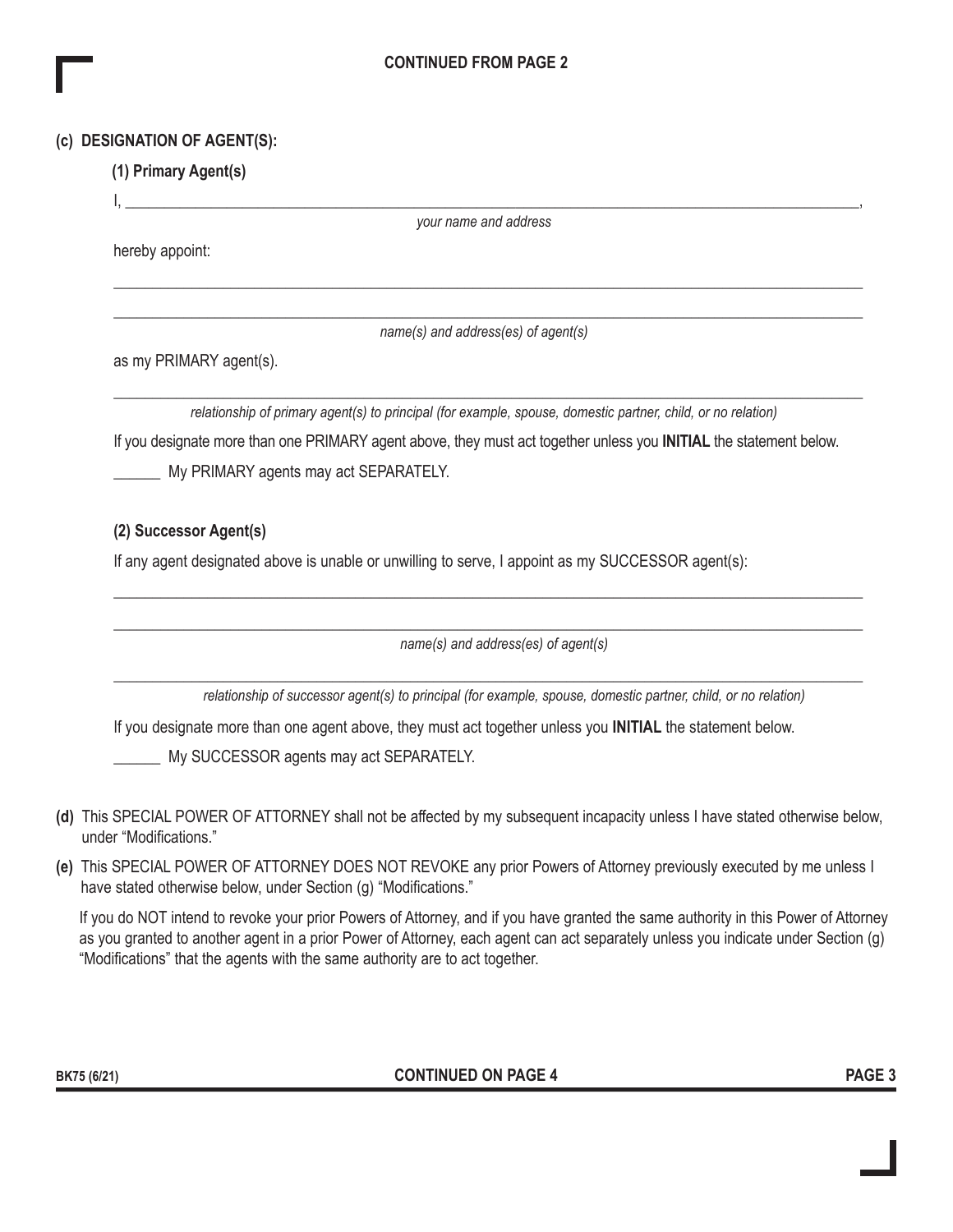## **CONTINUED FROM PAGE 3**

- **(f) GRANT OF AUTHORITY:** By executing this Power of Attorney, I grant the authority to my agent to act in my name, place and stead with respect to retirement benefit transactions involving any applicable public retirement system of the state. This specific authority shall include the ability to:
	- prepare, execute, deliver, submit and/or file any document or instrument;
	- make investment directions:
	- select and change payment options;
	- make deposits and change direct deposit instructions for jointly held accounts;
	- **designate a beneficiary or beneficiaries for any retirement and/or death benefit; provided, however, that the agent may not designate himself or herself as a beneficiary unless the agent is my spouse, domestic partner, parent or child; and**
	- exercise any other election for the principal with regard to any retirement benefit provided by any applicable public retirement system of the state.

This authority must be exercised pursuant to my instructions, or otherwise for purposes which the agent reasonably deems to be in my best interest.

- **(g) MODIFICATIONS: (OPTIONAL)** In this section, you may make additional provisions, including language to limit or supplement authority granted to your agent(s) and language to grant your agent(s) the specific authority to designate themselves as your beneficiary if the agent(s) is/are not your spouse, domestic partner, parent or child:
	- **(1) If you intend to grant your agent(s) authority to designate themselves as beneficiaries and your agent(s) is/are not your spouse, domestic partner, parent or child, you must place your INITIALS next to ONE of the following statements:**

\_\_\_\_\_\_ **All of my agents, including all of my primary and successor agents named herein, have the authority to designate themselves as my beneficiary(ies).**

#### **OR**

\_\_\_\_\_\_ **I grant the following specifically named agent(s) the authority to designate themselves as my beneficiary(ies):** 

 $\_$  , and the set of the set of the set of the set of the set of the set of the set of the set of the set of the set of the set of the set of the set of the set of the set of the set of the set of the set of the set of th *name(s) of agent(s)*

\_\_\_\_\_\_\_\_\_\_\_\_\_\_\_\_\_\_\_\_\_\_\_\_\_\_\_\_\_\_\_\_\_\_\_\_\_\_\_\_\_\_\_\_\_\_\_\_\_\_\_\_\_\_\_\_\_\_\_\_\_\_\_\_\_\_\_\_\_\_\_\_\_\_\_\_\_\_\_\_\_\_\_\_\_\_\_\_\_\_\_\_\_\_\_\_\_\_\_\_ \_\_\_\_\_\_\_\_\_\_\_\_\_\_\_\_\_\_\_\_\_\_\_\_\_\_\_\_\_\_\_\_\_\_\_\_\_\_\_\_\_\_\_\_\_\_\_\_\_\_\_\_\_\_\_\_\_\_\_\_\_\_\_\_\_\_\_\_\_\_\_\_\_\_\_\_\_\_\_\_\_\_\_\_\_\_\_\_\_\_\_\_\_\_\_\_\_\_\_\_ \_\_\_\_\_\_\_\_\_\_\_\_\_\_\_\_\_\_\_\_\_\_\_\_\_\_\_\_\_\_\_\_\_\_\_\_\_\_\_\_\_\_\_\_\_\_\_\_\_\_\_\_\_\_\_\_\_\_\_\_\_\_\_\_\_\_\_\_\_\_\_\_\_\_\_\_\_\_\_\_\_\_\_\_\_\_\_\_\_\_\_\_\_\_\_\_\_\_\_\_  $\_$  , and the set of the set of the set of the set of the set of the set of the set of the set of the set of the set of the set of the set of the set of the set of the set of the set of the set of the set of the set of th \_\_\_\_\_\_\_\_\_\_\_\_\_\_\_\_\_\_\_\_\_\_\_\_\_\_\_\_\_\_\_\_\_\_\_\_\_\_\_\_\_\_\_\_\_\_\_\_\_\_\_\_\_\_\_\_\_\_\_\_\_\_\_\_\_\_\_\_\_\_\_\_\_\_\_\_\_\_\_\_\_\_\_\_\_\_\_\_\_\_\_\_\_\_\_\_\_\_\_\_ \_\_\_\_\_\_\_\_\_\_\_\_\_\_\_\_\_\_\_\_\_\_\_\_\_\_\_\_\_\_\_\_\_\_\_\_\_\_\_\_\_\_\_\_\_\_\_\_\_\_\_\_\_\_\_\_\_\_\_\_\_\_\_\_\_\_\_\_\_\_\_\_\_\_\_\_\_\_\_\_\_\_\_\_\_\_\_\_\_\_\_\_\_\_\_\_\_\_\_\_ \_\_\_\_\_\_\_\_\_\_\_\_\_\_\_\_\_\_\_\_\_\_\_\_\_\_\_\_\_\_\_\_\_\_\_\_\_\_\_\_\_\_\_\_\_\_\_\_\_\_\_\_\_\_\_\_\_\_\_\_\_\_\_\_\_\_\_\_\_\_\_\_\_\_\_\_\_\_\_\_\_\_\_\_\_\_\_\_\_\_\_\_\_\_\_\_\_\_\_\_

(2) Please include any additional provisions, including any limitations or supplement authority, below:

**TERMINATION:** This Special Power of Attorney continues until I revoke it or it is terminated by my death or other event described in section 5-1511 of the General Obligations Law. Section 5-1511 of the General Obligations Law describes the manner in which you may revoke your Power of Attorney, and the events which terminate the Power of Attorney.

**BK75 (6/21) PAGE 4 CONTINUED ON PAGE 5**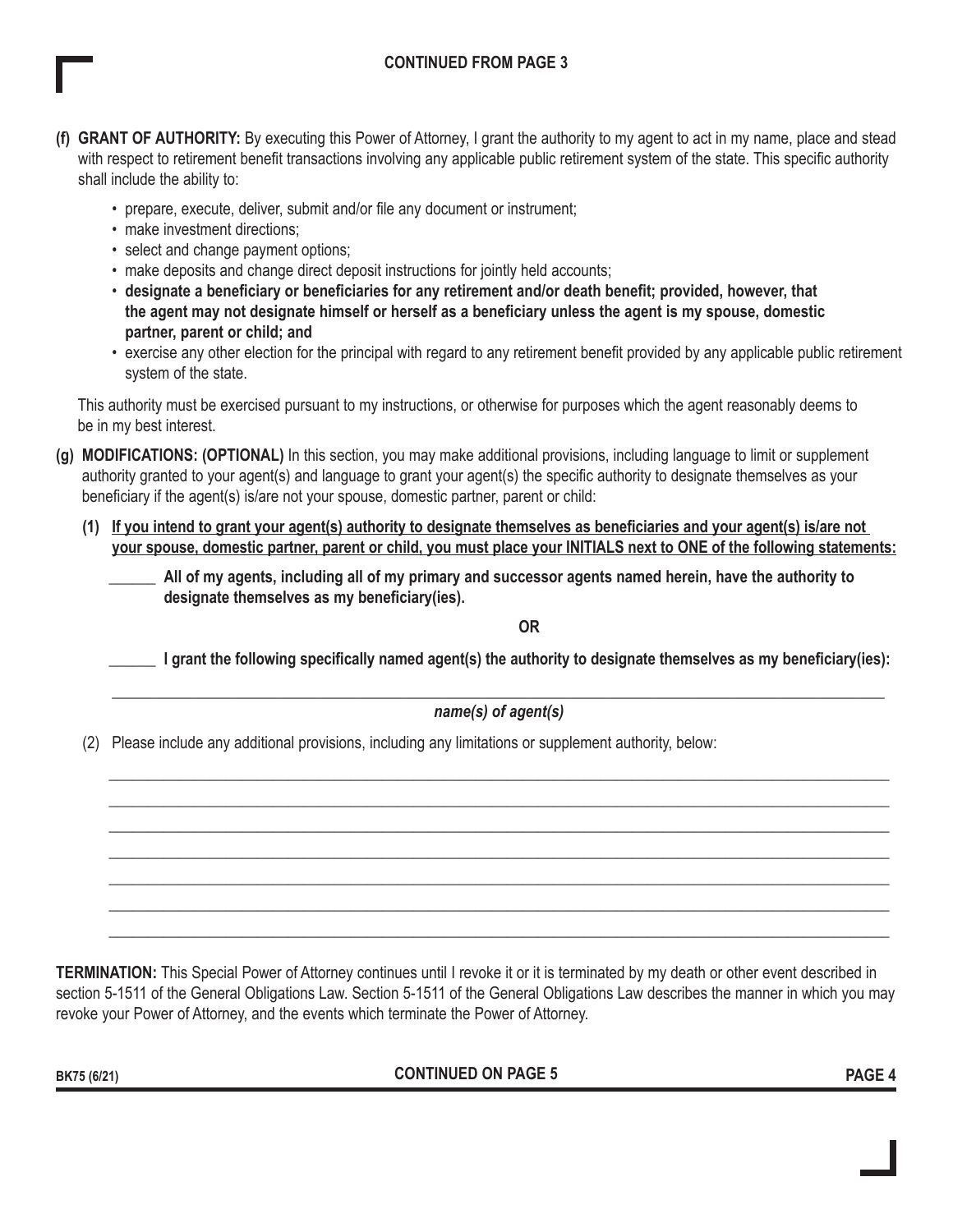**(h) ACCEPTANCE BY THIRD PARTIES AND COPY/FACSIMILE CLAUSE:** To induce any third party to act hereunder, I hereby agree that any third party receiving a duly executed copy or facsimile of this instrument may act hereunder, and that revocation or termination hereof shall be ineffective as to such third party unless and until actual notice or knowledge of such revocation or termination shall have been received by such third party, and I for myself and for my heirs, executors, legal representatives and assigns, hereby agree to indemnify and hold harmless any such third party from and against any and all claims that may arise against such third party by reason of such third party having relied on the provisions of this instrument. This Special Power of Attorney may be revoked by me at any time.

#### **(i) SIGNATURE AND ACKNOWLEDGMENT:**

| In Witness Whereof I have hereunto signed my name on |      |
|------------------------------------------------------|------|
| <b>Signature of Principal</b>                        | Date |

#### **Principal's signature must be acknowledged by a Notary Public or Commissioner of Deeds:**

|                        | before me, the undersigned, personally appeared                                                                                                                                                                                                                                                                                                                             | On the day of |  | in the year $20 \_\_\_\_\$<br>, personally known |
|------------------------|-----------------------------------------------------------------------------------------------------------------------------------------------------------------------------------------------------------------------------------------------------------------------------------------------------------------------------------------------------------------------------|---------------|--|--------------------------------------------------|
|                        | to me or proved to me on the basis of satisfactory evidence to be the individual<br>whose name is subscribed to the within instrument and acknowledged to me that<br>he/she executed the same in his/her capacity, and that by his/her signature on the<br>instrument, the individual, or the person upon behalf of which the individual<br>acted, executed the instrument. |               |  | If you have an official seal, affix it.          |
| <b>Expiration Date</b> |                                                                                                                                                                                                                                                                                                                                                                             |               |  |                                                  |

**Principal – Sign THIS PAGE in the presence of a Notary Public.**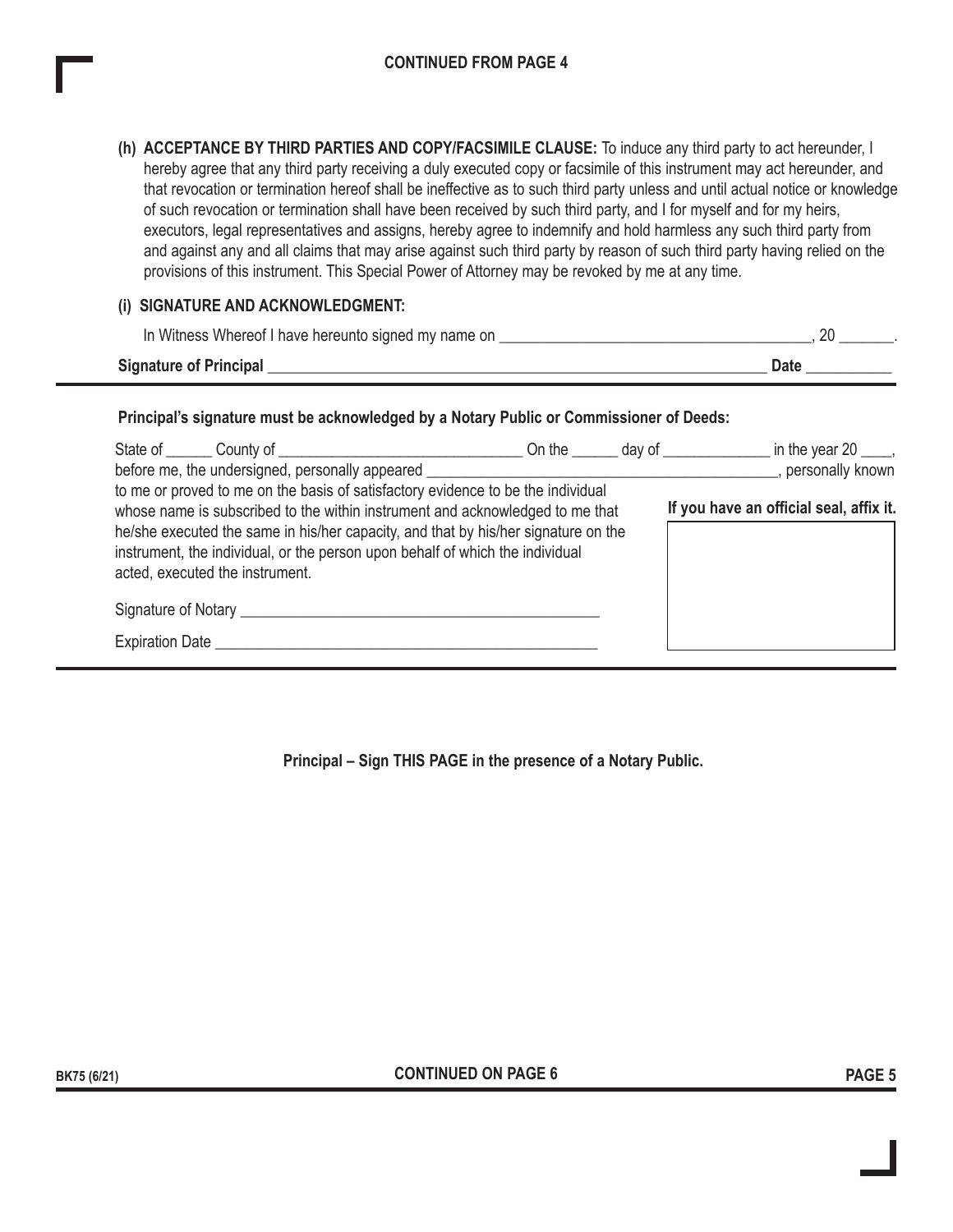## **CONTINUED FROM PAGE 5**

**(j) SIGNATURES OF WITNESSES:** By signing as a witness, I acknowledge that the principal signed this instrument in my presence and the presence of the other witness, or that the principal acknowledged to me that the principal's signature was affixed by him or her or at his or her direction. I also acknowledge that the principal has stated that this instrument reflects his or her wishes and that he or she has signed it voluntarily. I am not named herein as a permissible recipient of the principal's benefits from a public retirement system.

| Signature of Witness 1 | Signature of Witness 2 |  |  |  |
|------------------------|------------------------|--|--|--|
| Date                   | Date                   |  |  |  |
| Print name             | Print name             |  |  |  |
| Address                | Address                |  |  |  |
| City, State, Zip Code  | City, State, Zip Code  |  |  |  |

**Please note:** The person who takes the acknowledgment may also serve as one of the witnesses.

**WITNESSES – Sign THIS PAGE.**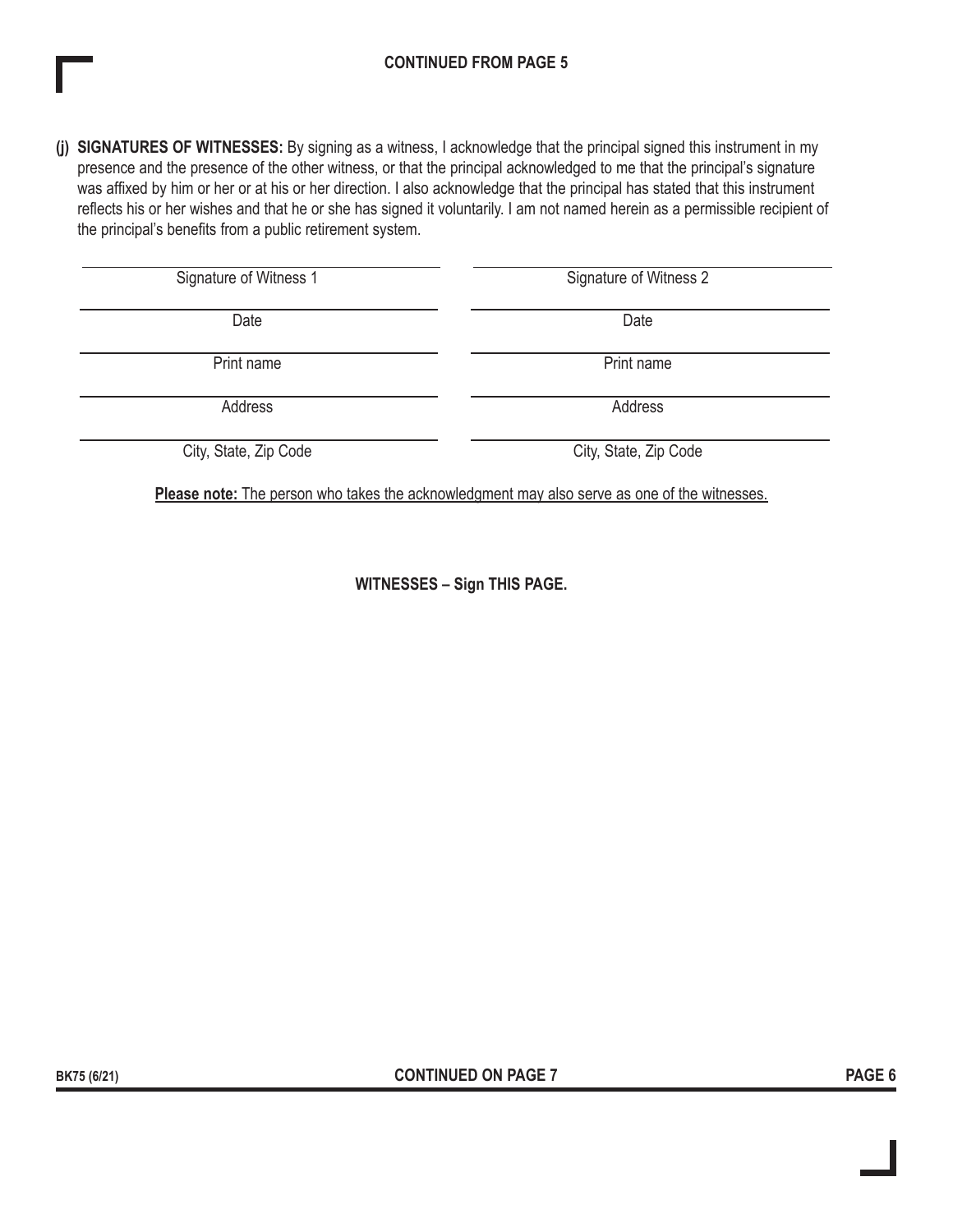- **(k) IMPORTANT INFORMATION FOR THE AGENT**: When you accept the authority granted under this Power of Attorney, a special legal relationship is created between you and the principal. This relationship imposes on you legal responsibilities that continue until you resign or the Power of Attorney is terminated or revoked. You must:
	- (1) act according to any instructions from the principal, or, where there are no instructions, in the principal's best interest;
	- (2) avoid conflicts that would impair your ability to act in the principal's best interest;
	- (3) keep the principal's property separate and distinct from any assets you own or control, unless otherwise permitted by law;
	- (4) keep a record of all receipts, payments, and transactions conducted for the principal; and
	- (5) disclose your identity as an agent whenever you act for the principal by writing or printing the principal's name and signing your own name as "agent" in either of the following [manner] manners:
	- (Principal's Name) by (Your Signature) as Agent; or
	- (Your Signature) as Agent for (Principal's Name).

*Please Note:* You may not act to benefit yourself or anyone else unless permitted by law or in accordance with this Special Power of Attorney. Under this Special Power of Attorney you may not designate yourself as a beneficiary of any of the principal's benefits **unless** you are the spouse, domestic partner, parent, or child of the principal or you have been specifically granted such authority in this Power of Attorney. If you have that authority, you must act according to any instructions of the principal or, where there are no such instructions, in the principal's best interest. You may resign by giving written notice to the principal and to any co-agent, or the principal's guardian, if one has been appointed.

### **If there is anything about this document or your responsibilities that you do not understand, you should seek legal advice.**

Liability of agent: The meaning of the authority given to you is defined in New York's General Obligations Law, Article 5, Title 15. If it is found that you have violated the law or acted outside the authority granted to you in the Power of Attorney, you may be liable under the law for your violation.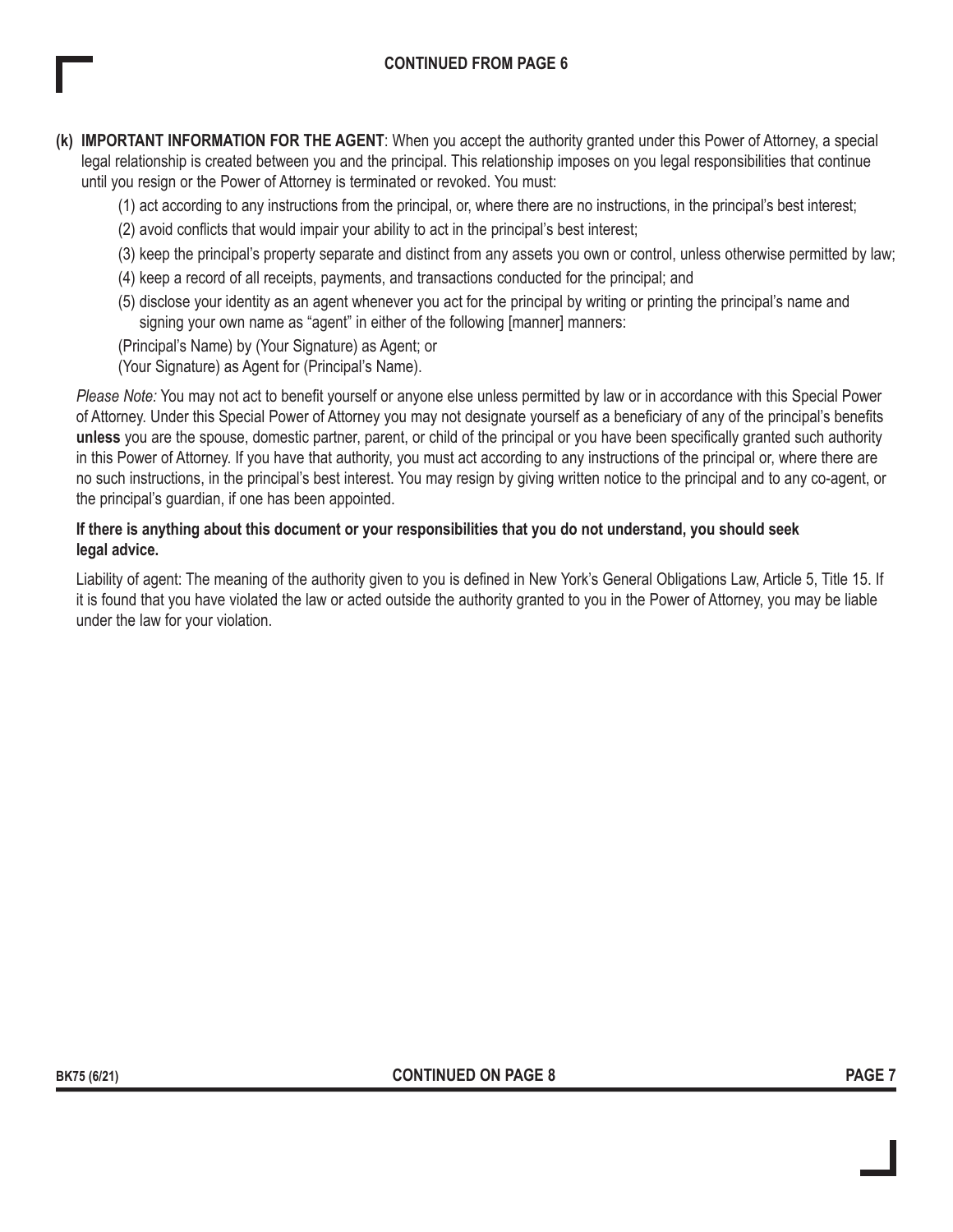|                                                                                                                                                                                                                                                                                                                                                                          | (I) PRIMARY AGENT'S SIGNATURE AND ACKNOWLEDGMENT OF APPOINTMENT: It is not required that the principal<br>and the agent(s) sign at the same time, nor that multiple agents sign at the same time.                                                                                                                                                                        |  |                                         |                                                                                                                                                                                                                                      |
|--------------------------------------------------------------------------------------------------------------------------------------------------------------------------------------------------------------------------------------------------------------------------------------------------------------------------------------------------------------------------|--------------------------------------------------------------------------------------------------------------------------------------------------------------------------------------------------------------------------------------------------------------------------------------------------------------------------------------------------------------------------|--|-----------------------------------------|--------------------------------------------------------------------------------------------------------------------------------------------------------------------------------------------------------------------------------------|
|                                                                                                                                                                                                                                                                                                                                                                          | $I/we$ ,<br>have read the foregoing Special Durable Power of Attorney. I am/we are the person(s) identified therein as PRIMARY<br>agent(s) for the principal named therein.                                                                                                                                                                                              |  |                                         |                                                                                                                                                                                                                                      |
|                                                                                                                                                                                                                                                                                                                                                                          | I/we acknowledge my/our legal responsibilities.                                                                                                                                                                                                                                                                                                                          |  |                                         |                                                                                                                                                                                                                                      |
|                                                                                                                                                                                                                                                                                                                                                                          | Signature of Agent - 1 2008 2009 2010 2020 2031 2040 2051 2062 207 208 209 209 2009 2010 2020 2031 2040 2051 20                                                                                                                                                                                                                                                          |  |                                         | Date <u>and the second second and the second second second second second second second second second second second second second second second second second second second second second second second second second second seco</u> |
|                                                                                                                                                                                                                                                                                                                                                                          | Agent's signature must be acknowledged by a Notary Public or Commissioner of Deeds:                                                                                                                                                                                                                                                                                      |  |                                         |                                                                                                                                                                                                                                      |
|                                                                                                                                                                                                                                                                                                                                                                          | before me, the undersigned, personally appeared ________________________________                                                                                                                                                                                                                                                                                         |  |                                         | gersonally known and the state of the state of the state of the state of the state of the state of the state o                                                                                                                       |
| to me or proved to me on the basis of satisfactory evidence to be the individual whose name is<br>subscribed to the within instrument and acknowledged to me that he/she executed the same<br>in his/her capacity, and that by his/her signature on the instrument, the individual, or the<br>person upon behalf of which the individual acted, executed the instrument. |                                                                                                                                                                                                                                                                                                                                                                          |  | If you have an official seal, affix it. |                                                                                                                                                                                                                                      |
|                                                                                                                                                                                                                                                                                                                                                                          |                                                                                                                                                                                                                                                                                                                                                                          |  |                                         |                                                                                                                                                                                                                                      |
|                                                                                                                                                                                                                                                                                                                                                                          | Expiration Date <b>Expiration</b> Date <b>All Accords</b> 2014 12:00 12:00 12:00 12:00 12:00 12:00 12:00 12:00 12:00 12:00 12:00 12:00 12:00 12:00 12:00 12:00 12:00 12:00 12:00 12:00 12:00 12:00 12:00 12:00 12:00 12:00 12:00 12:00 1                                                                                                                                 |  |                                         |                                                                                                                                                                                                                                      |
|                                                                                                                                                                                                                                                                                                                                                                          |                                                                                                                                                                                                                                                                                                                                                                          |  |                                         |                                                                                                                                                                                                                                      |
|                                                                                                                                                                                                                                                                                                                                                                          | Agent's signature must be acknowledged by a Notary Public or Commissioner of Deeds:                                                                                                                                                                                                                                                                                      |  |                                         |                                                                                                                                                                                                                                      |
|                                                                                                                                                                                                                                                                                                                                                                          | before me, the undersigned, personally appeared                                                                                                                                                                                                                                                                                                                          |  |                                         | personally known                                                                                                                                                                                                                     |
|                                                                                                                                                                                                                                                                                                                                                                          | to me or proved to me on the basis of satisfactory evidence to be the individual whose name is<br>subscribed to the within instrument and acknowledged to me that he/she executed the same<br>in his/her capacity, and that by his/her signature on the instrument, the individual, or the<br>person upon behalf of which the individual acted, executed the instrument. |  |                                         | If you have an official seal, affix it.                                                                                                                                                                                              |
|                                                                                                                                                                                                                                                                                                                                                                          |                                                                                                                                                                                                                                                                                                                                                                          |  |                                         |                                                                                                                                                                                                                                      |
|                                                                                                                                                                                                                                                                                                                                                                          | Expiration Date <u>experience</u> and the series of the series of the series of the series of the series of the series                                                                                                                                                                                                                                                   |  |                                         |                                                                                                                                                                                                                                      |
|                                                                                                                                                                                                                                                                                                                                                                          |                                                                                                                                                                                                                                                                                                                                                                          |  |                                         |                                                                                                                                                                                                                                      |

# **PRIMARY AGENT(S) – Sign THIS PAGE in the presence of a Notary Public.**

**BK75 (6/21) PAGE 8 CONTINUED ON PAGE 9**